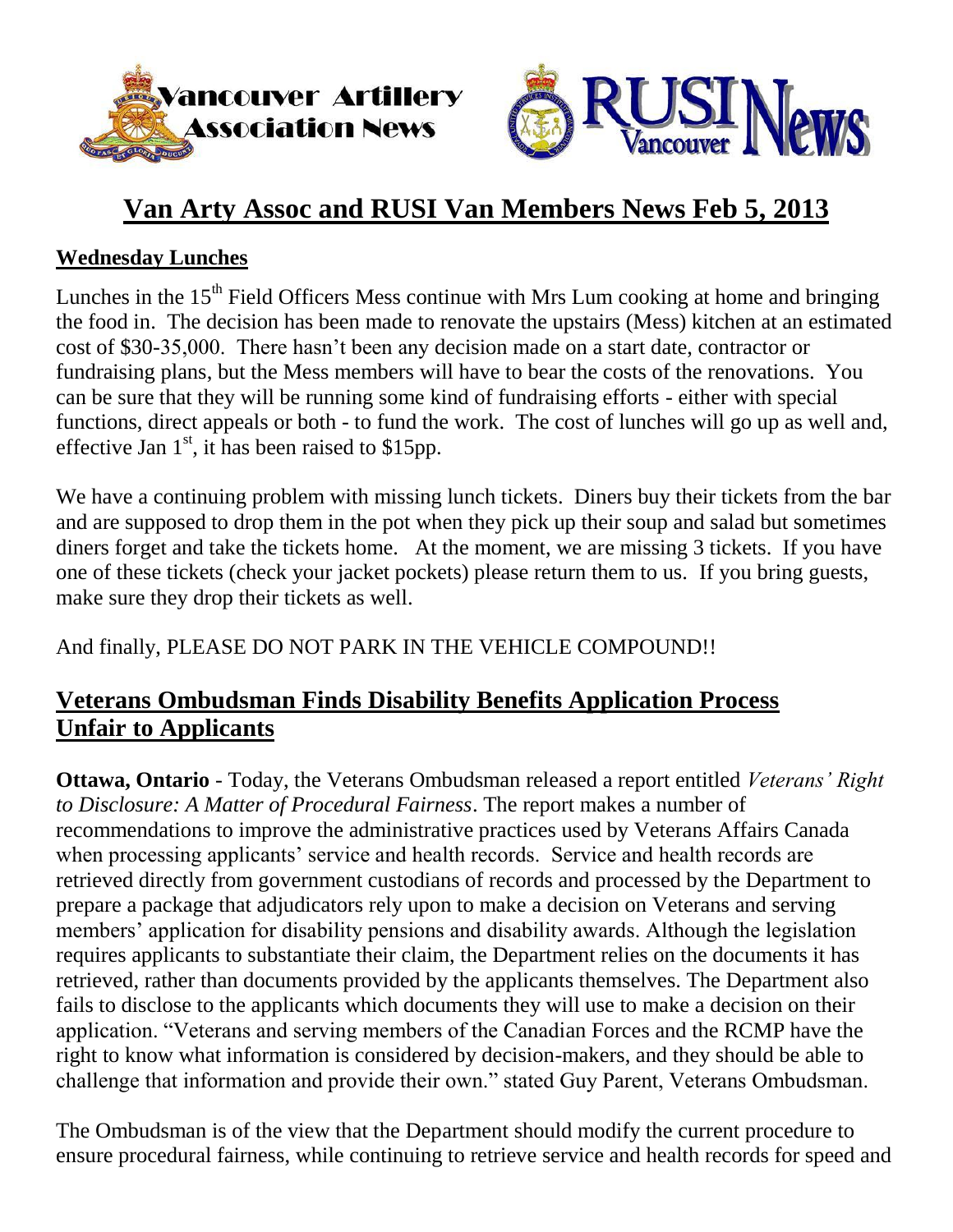quality assurance purposes. The procedure should not impede Veterans' and serving members' ability to comply with their legislated obligation to substantiate their claim. "While disclosure of information may require a bit more time at the beginning of the application process, the overall process will be more efficient, and more effective, by reducing the need for reviews and appeals."

The report also shows that bias may be introduced when disability benefits officers, who do not have the authority to rule on applications, bring to the attention of adjudicators the documents they believe to be most relevant to the application through the practice of "flagging". "Administrative practices, as much as they might aim for increased effectiveness, should never stand in the way of procedural fairness, particularly when it comes to Veterans' and serving members' rights to participation and to a fair hearing."

The full report is available online at [www.ombudsman-veterans.gc.ca.](http://www.ombudsman-veterans.gc.ca/) This is the third of a series of four reports on issues of procedural fairness related to the various steps in the disability benefits process.

*The Minister must have known that the previous report was coming as he has posted this reply already.*

## **Minister Cutting Red Tape for Veterans Applying for Disability Benefits**

Ottawa – The Honourable Steven Blaney, Minister of Veterans Affairs, today launched the "Right to Fairness Implementation Plan" to cut red tape for Veterans applying to Veterans Affairs Canada (VAC) for disability benefits.

The plan addresses the recently issued Ombudsman report entitled "Veterans' Right to Disclosure: A Matter of Procedural Fairness." It consists of new measures that will ensure Veterans and their families have a better understanding of the Department's disability benefit application process for considering information and how that information is used to make a decision on their applications.

"While over 70% of first applications currently receive a favourable decision, we welcome this report because we are always looking for ways to improve how we serve Veterans and their families," said Minister Blaney. "To best serve Veterans, we are making the right decision as quickly as possible. Veterans can be assured that every application is reviewed and fully considered to ensure a fair outcome."

As a result of the Right to Fairness Implementation Plan, the Department will now:

- proactively call Veterans who have not submitted sufficient evidence to support their application. This will give applicants the opportunity to submit any additional, relevant information;
- more clearly inform applicants that the applicants' official service and health records will be required and retrieved as part of the application process;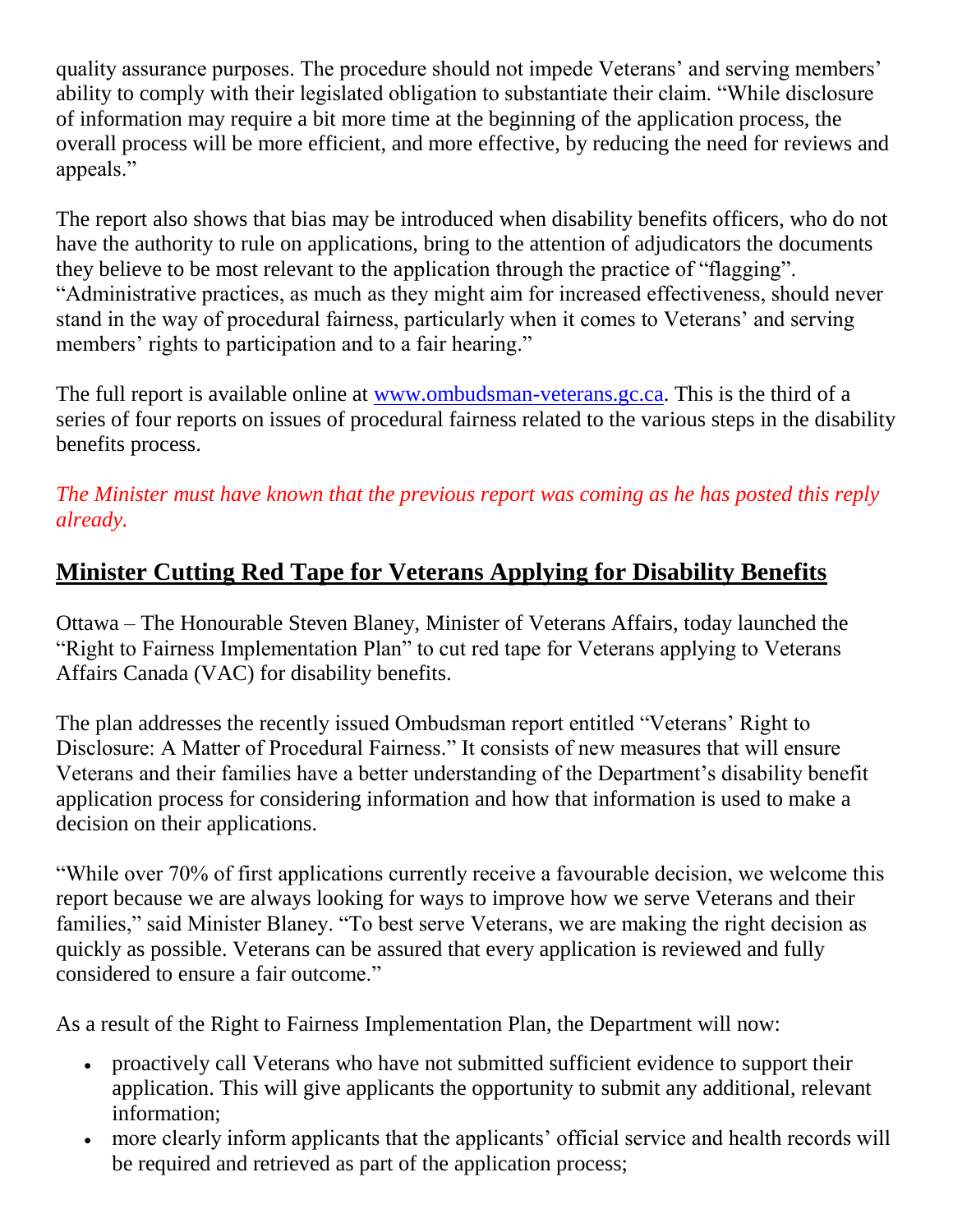- examine ways to further streamline the process for common disability claims to make processes quicker and more efficient, with the view to ensuring faster decisions for Veterans; and
- ensure that all documents submitted by Veterans are reviewed and factored into the decision on an application every time before a negative decision is made on the application.

For more information on the Right to Fairness Implementation Plan, visit veterans.gc.ca.

#### **The Waking Dragons – The Need for Concern in the West**

*Written for Frontline by Robert Day*

Since the near fiscal collapse of both the American and European governments over the continuing deficits and debts that was created by the US economy's collapse of the sub-prime mortgages market and a series of concomitant bails outs of major sections of the economy, the West has introspective switching from a global perspective to one that is mainly concerned with Western problems. With the waning exception of Middle Eastern areas of religious conflict and Islamic fundamentalism that have directly affected them, this self-induced myopia has led to a loss of caring awareness and perspective in a number of global regions notably the Far East. The same can be said for the majority of third world nations who exhibit a reciprocal lack of interest in involvement with major Western governments and economies.

In restricting their vision, both the Europeans and the Americans, have risked a potential loss of global military and economic influence over these lesser countries. However, the depth and breath of the problems of specifically the Far East cannot be addressed by the West fully until the multifaceted Medusa of fiscal problems has been solved or at least well on its way to the establishment of control over their fiscal and associated societal problems.

Since 2009, Asian nations have become increasingly more aggressive over border issues and interstate relations even to the point where military forces have been deployed to reinforce a perception of ownership or the location of international boundaries. Recent events have escalated to the point where using military forces as a demonstration of ownership to where any incursions over the disputed territory by either side could result in military actions just short of a full out war. A number of Asian analysts feel that this escalation in the taking of more aggressive action has occurred as a result of a lessening of the West in the Far East. It could well be the case of "the mice will play while the cat's away" since it is highly unlikely that the West will be willing to be the referee in a potentially costly pseudo-conflict after a costly decade of military action in the recent Middle Eastern conflict between sovereign nations and religious Islamic fundamentalists.

During the same decade of massive military spending, deficit spending and debt accumulation which caused this retrenchment, Asian countries went through a period of exceptional growth. The stability Asian countries enjoyed were in vivid contrast to the West's disabling fiscal problems, most of the major Asian economies have been only marginally affected by economic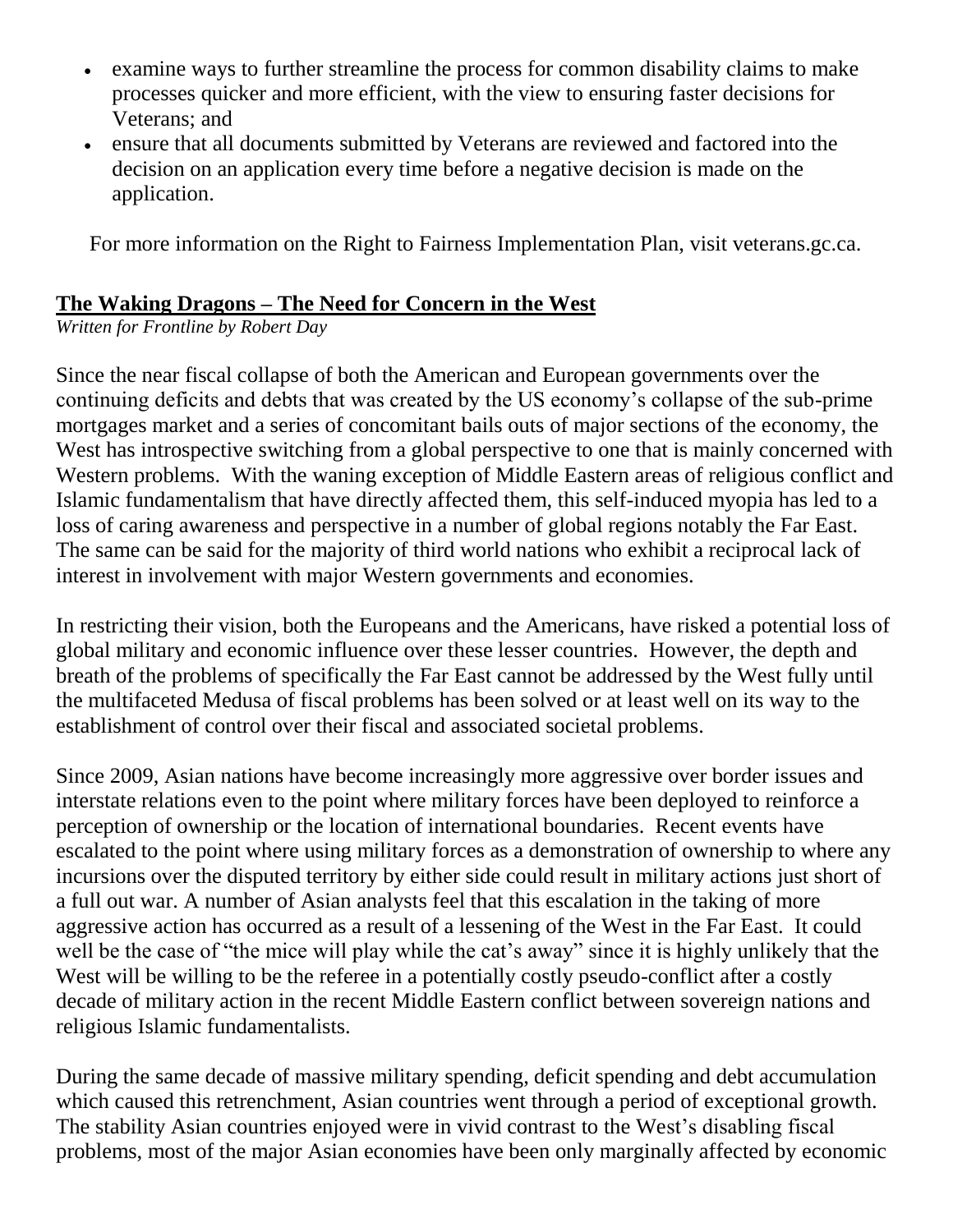problems. Their massive accumulation of western monetary resources ultimately lead to the purchasing of massive amounts of American and European debt by the Prime Eastern economies of India and China as long term investment. The West, in this case, was the author, to some degree, of their countries later economic problems. In pursuit of higher profit margins, many Western corporations outsourced the majority of production to Asian economies because of the very cheap labour costs. These much lower labour costs allowed them to attain their profit goals.

Well before the "subprime" collapse of 2009, Asian companies were awash in the Western corporations' contracts for the long-term for the production of a significant number of highly desirable products. In short, the Asian economies were buttressed against fiscal pressures for their immediate future. In consequence, the Asian economies have not yet experienced a major down turn in economic activity. They have also experienced, in the recent past, phenomenal increases in their revenue by sales to meet the demand of their own rapidly developing domestic economies. However, they are expected to see a modest but significant down turn in their economic activities as the demand for their goods and serves decreases in the West. Moreover, the continuing foreign use of Asian labour is forecasted to drop sharply due to a combination of budgetary cuts and western government incentive programs and the desire for domestic jobs and production. Government budgets are now starting to include funding to induce major western corporations to repatriate their technologies and manufacturing back to North America. Although still not fully deployed, these incentives have been moderately successful in having American and European high technology manufacturers announce that their new product lines will no longer be outsourced to Asian manufacturers.

Although the Asian governments that currently hold substantial amounts of American debt will, no doubt, seek to use their holdings as a lever to affect both trade and political policy as a means to protect their long term interest. However, as we have seen before, when Japan played that same gambit two decades before, they quickly found that with the loss of Western business that they were forced to liquidate their holdings in order to keep the Japanese economy from foundering. Although Japanese companies still hold on to some of their American and European acquisitions, most of their acquired physical assets were sold off in order to staunch Japan's economic slide by infusions of capital retrieved from the West and Europe. To this day, the Japanese have only experienced relatively small economic growth in comparison to their previously large annual economic growth.

Many North American and European analysts have suggested that economic forecasts, made by Asian analysts, who predict that long, term prospects the Asian economies auger well for the future are being overly optimistic. Their ethnocentric outlook blinds then to the possibility that the forecasted massive western austerity could adversely impact their countries' projected annual growth of their economic activities for some time to come.

While these fiscal problems will likely continue for both the American and European economies, for some time, strategic analysts are seriously suggesting that the weakened western economies could perhaps leave a military vacuum as those nations cut their military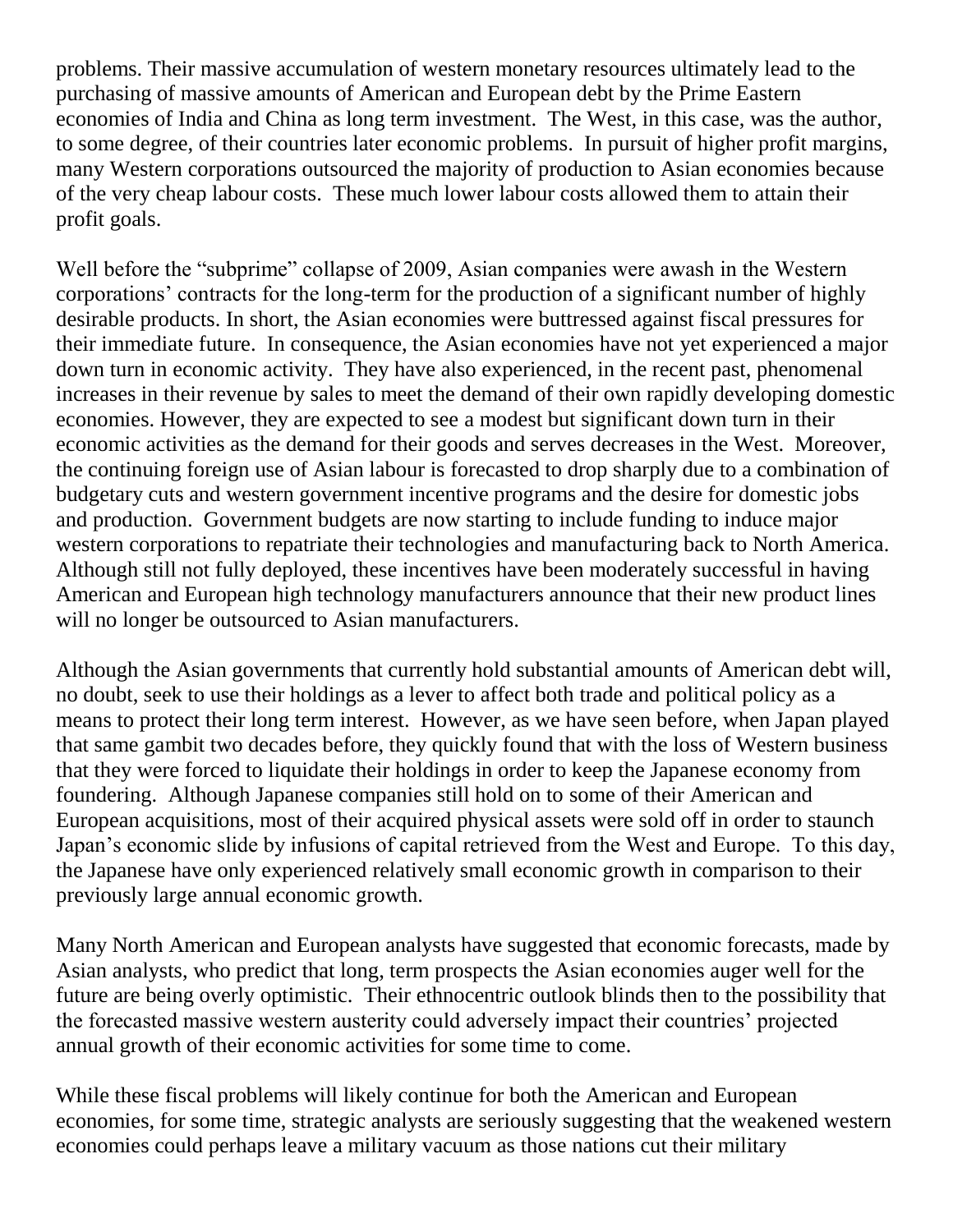expenditures, for the major state actors in the East to consider the pursuit of policies that have an hegemonic agenda. Reduced military's capacity for military action by the western nations to deal with the outbreak of conflicts between any combinations of various Asian alliances could provide the initiant to the start of Asian conflicts. This potential of an Asian regional conflict could become a very real possibility that will face the West nations and their various economic and diplomatic relations. As well, arrival of a major regional conflict could adversely impact presently stable Western economies by any number of military actions such as naval blockades or economic exclusion zones come into force.

How likely is a major Asian conflict? Historians of note suggest that any war or conflicts between the Asian nations will simply be but a continuation of previous conflicts and grievances such as long standing border issues that have existed since well before pre-colonial times.

With exception of some of the more remote Asian areas, there has almost been a never-ending battle for control over borders, trade routes, waterways and farmland between the Asian major state actors. China, Russia, India, Japan and Mongolia have all had hegemonic and territorial ambitions that have resulted in border conflicts and wars. Each nation, in turn, has been in ascendancy at some time or other. They have often being conquered but rose again to reestablish their empires.

However, what most Americans and Europeans can't comprehend is that these conflicts go well beyond territorial or border disputes. They, in fact, have gone in some instances for nearly a millennium. They are rooted in past empires, prior conquests and vicious struggles for consolidation of states or to regain national sovereignty. Let us conduct a short review of the history of the region.

The Chinese state, as we all know it, only came into being during the rise of the Chin dynasty. The Chin nation simply fought a series of wars with each of the states that co-habited with the other nations that took up residence on the land mass that we now identify as China. The Chin dynasty imposed its administration, laws and customs upon it now-vassal states. It is the reason that we call this combined country: China. Since their conquest by the Mongols as well as other areas of Asia, they have become the dominate state in the region. Under the Mongolian, or Manchurian, if you prefer, rulers China has been in conflict more than once with most of their neighbours. The have established and lost empires within the region and almost every country in the region has vestigial Chinese populations within their societies.

There have been as well conflicts with other major states within the region. In the past China has been involved in sporadic wars with such nations as Japan, India and Korea. Since the rise of the Muscovy state in the North, China has had a continuing conflict with Russia up to modern times with the last reported major Sino-Soviet Russia conflict being as late as 1968 when both nations engaged in a limited war over disputed territory. This conflict was precipitated by the Russian claim to much of the northern areas of the Far East, such as Siberia and the northern parts of Manchuria. In a similar vein, in the period of 1979/80, the Chinese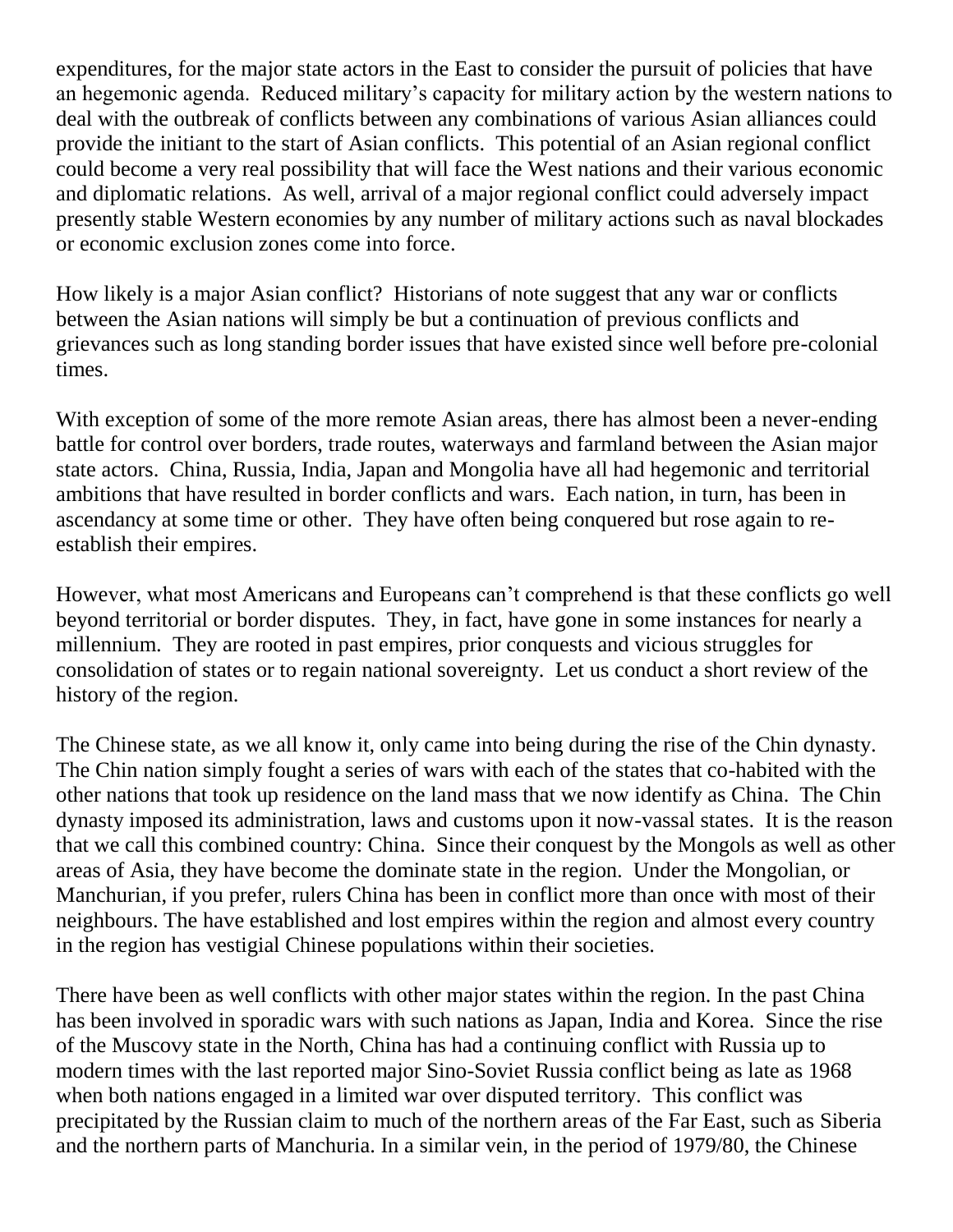government to protect their interests within South East Asia, the Chinese engaged in a border war with Vietnam that resulted in 20,000 Vietnamese casualties for the Vietnamese and a similar number for the Chinese PLA. The war was to punish the Vietnamese for their aggressive actions in Cambodia which was viewed by the Chinese government as an area of paramount interest that was not open to Vietnamese for exploitation.

China also experienced a half a century long conflict in the early twentieth century with the armed forces of the Empire of Japan. After the Russo-Japanese War of 1905, Japan as victor occupied Russian concessions along the Chinese coast. From the post-WWI era which ceded former German territorial concessions to Japan, that Nation embarked on a program of encroachment with the intent capturing of Chinese raw resources. The Japanese had two aims in mind. The first was to acquire a major source of raw materials and secondly to secure more agricultural resources by the colonization of Manchuria with the "surplus" Japanese population. However, one should also remember that the Japanese also remembered the three abortive attempts by the Chinese government of the day, the Mongols, to invade the Islands of Japan in the  $14^{\text{th}}$  century.

The areas known as Indochina also suffered at the hands of both the Chinese and the Indian Empire. The Indians states often found as they launched attempts to conquer bordering countries that the Chinese also had designs on Indochina. Burmese, Vietnamese, and Malayan history extensively recount their struggles to gain control over their own country from Chinese and Indian occupation. All of the regions were subjugated by Manchu/Mongol led Chinese forces. Both China and India remained under control until well into the  $20<sup>th</sup>$  century. The only exception between the two being the control over the affairs of a single agency, the East India Company, which used local rulers to maintain control of the regions, backed up a sizeable military presence. The Manchu Empire collapsed after the failure of the Boxer rebellion. In 1911, China moved towards becoming a modern state with the overthrow of the remaining vestiges of the Manchu empire by revolutionary forces lead by Dr. Sun-Yat-Sen. However, China was to remain divided by a Civil war that lasted for forty years. It has ultimately risen to become the predominant power within the region. But the Chinese still maintain a long list of ancient quarrels that often informs their world view.

The list all of the major state actors and their grievances is too long to recount here. However, once the Asian nations achieved some degree of economic success, they all have begun to spend significant fiscal resources on establishing an imposing military presence. Both China and India have embarked on a naval construction program that will yield both nations a fleet of large aircraft carriers. They have also embarked on the construction of submarines, surface ships and littoral vessels. Japan has in response updated their naval forces with a fleet of Aegisequipped, extremely modern destroyers and are building more. The Chinese and Indian navies both possess nuclear submarines as well as a retinue of littoral and coastal vessels to provide extensive maritime protection for the islands nation. Rumors abound, as well, that both India and Japan have embarked on a program designed to produce an effective submarine deterrence force. However, most frightening is the continuing missile programs within each of the major Asian nations.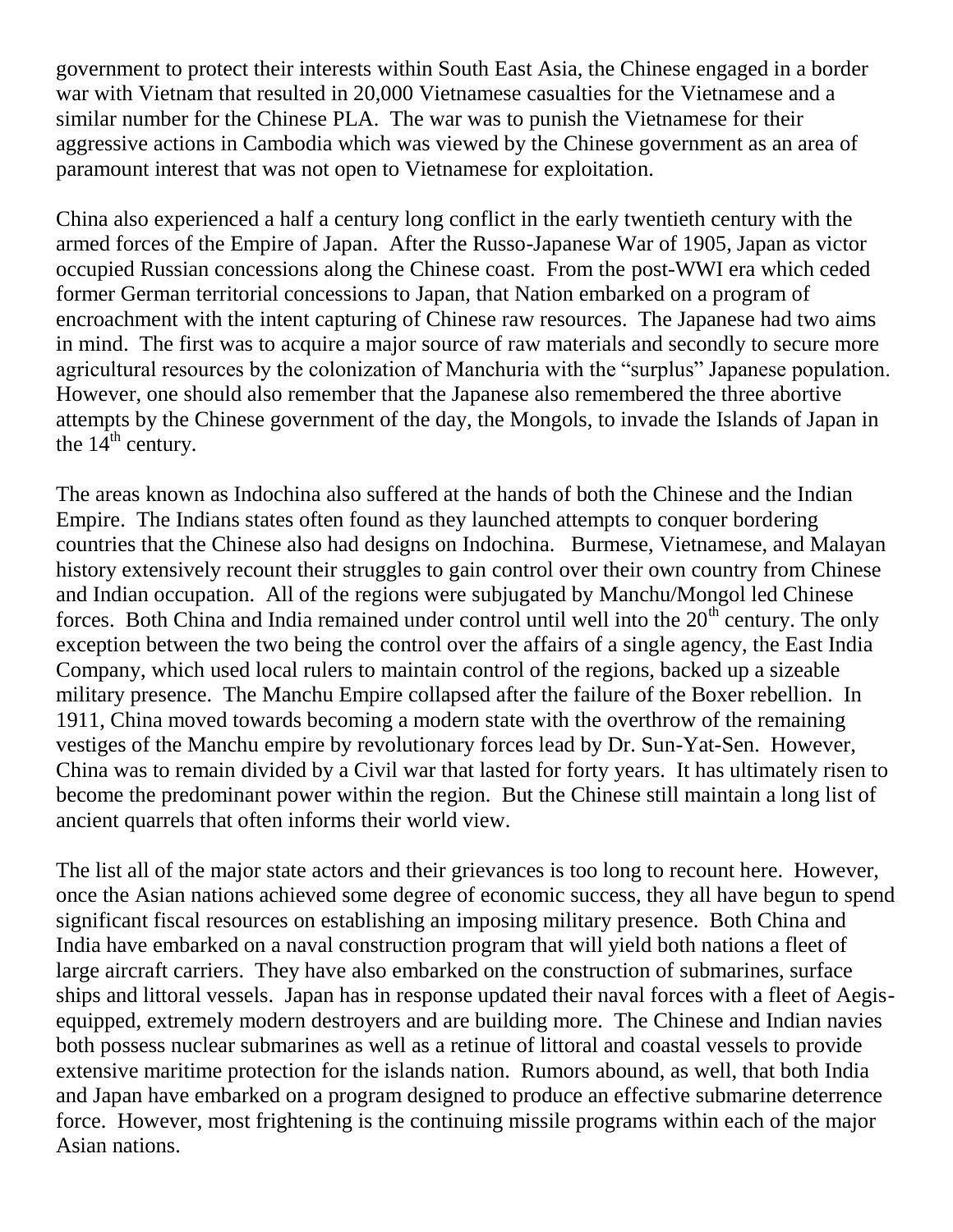In terms of sophisticated technology, every major nation within the Asian sphere has developed significant amounts of ICBM capable missiles. Given that most of these nations also have access to nuclear weapons; these missiles could be used as a first strike weapon or as a strategic resource to prevent any future regional war from becoming nuclear. Even nations such as Pakistan and Korea are known to possess the capability of manufacturing nuclear weapons and both are continuing to develop effective delivery systems. They all also possess stocks of effect SSMs and SAMs which have been made locally or purchased from Russian or other nations. Every nation within the region also has a significant amount of effective artillery pieces which have been procured as surplus from the Russians or manufactured by national agencies. Most of these nations also possess stocks of mobile launched missile systems either from Russian, Chinese or other nations that range from the famous WWII "Katuska" truck mounted systems to Cold War systems and many are now seeking the new Russian system: "Smersh". In addition all of these nations are equipped with significant amounts of tanks, armoured vehicles, mines mortars, machine guns and rifles.

One could argue that such actions, on the part of these nations, is simply their desire to have adequate protection in an unstable region of the world, but I doubt it. Their old wounds and long histories from long ago seem as current today in their political drivers and their discourses on regional affairs. The rest of the world should take note of the potential conflicts within the Far East and begin to plan for contingencies as a precaution. Although volatile, it does remain a critical keystone of international trade and the wealth of nations and the World Economy could not withstand the impact of a major regional war.

#### **Whiskey Tasting Fundraiser**

The 15<sup>th</sup> Field Artillery Regiment RCA and the 78<sup>th</sup> Fraser Highlanders welcome you to attend a Fund Raising and Whisky Tasting event at our Armoury. There will be food, draw prizes, and music from the BC Regiment (DCO) Irish Pipes and Drums.

Tickets are \$55.00 per person for those sampling a selection of six excellent Whiskeys selected by the Officers of the Mess, or \$25.00 if you are only having beer, wine, or soft drinks from our No-Host Bar.

Only 50 tickets will be sold for the full whisky fleet!

Dress is business causal. Kilts, of course, are welcome.

**DATE: March 23rd, 2013 TIME: 1800 hrs – 2300 hrs LOCATION: <sup>15</sup>th Field Artillery Regiment RCA 2025 West 11th Ave Van BC V6J 2C7**

# **TO RESERVE YOUR TICKET CONTACT:**

LCol James Barrett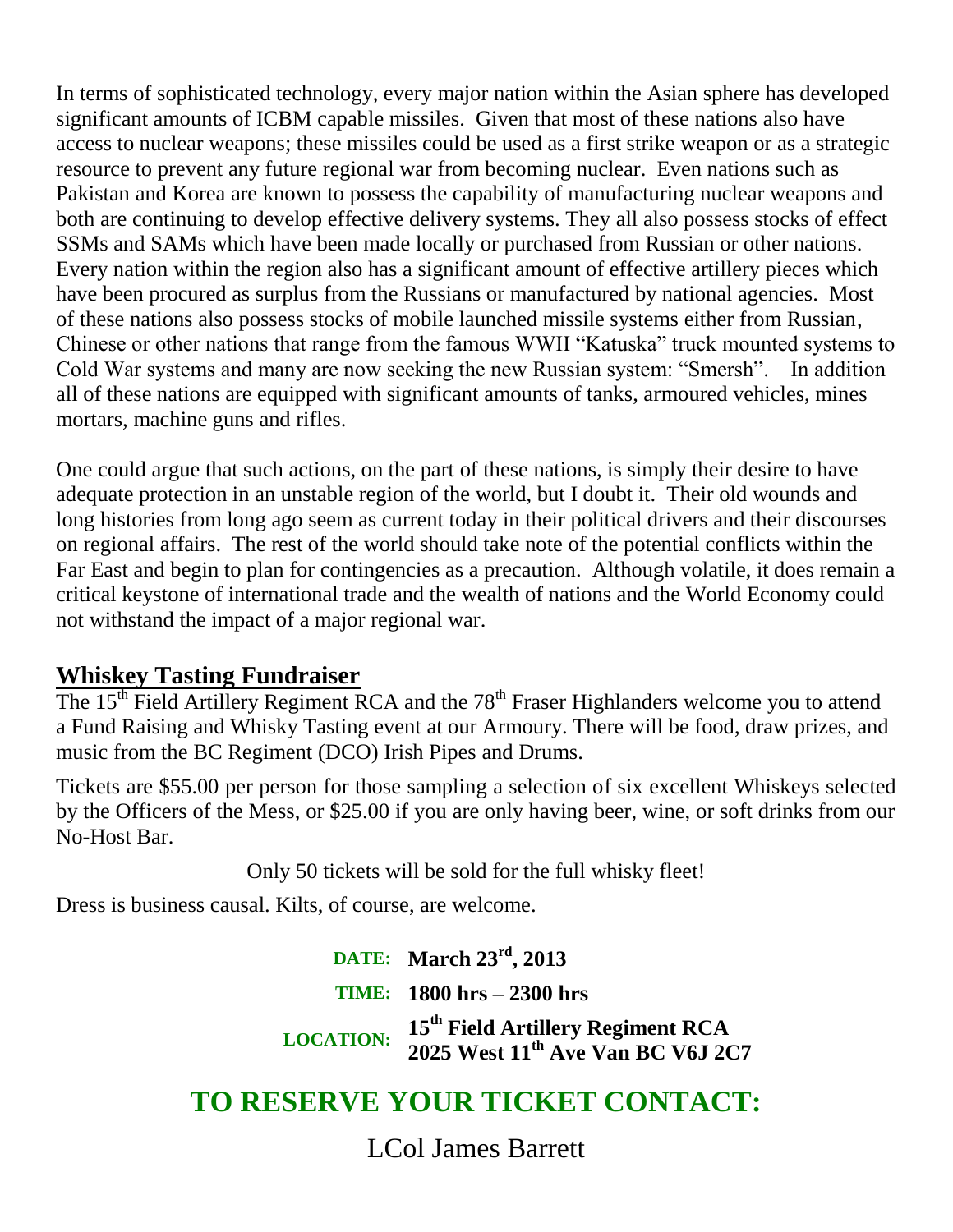# Cell: (604) 916-1766 E-Mail: [barrettjd007@gmail.com](mailto:barrettjd007@gmail.com)

#### **All profits will go to the 15th Field Regimental Society to be directed towards the kitchen renovation fund.**

#### **Tax receipts will be issued for all donations.**

#### **DUES 2013**

It's time to pay dues again:

**Vancouver Artillery Association** – Dues are \$75/yr. Make cheques payable to the Vancouver Artillery Association and send to the Vancouver Artillery Association at the address below.

**15 Field Regt Officers Mess –** Dues are \$60/yr. Make cheques payable to 15RCA Officers Mess and send to the Associate Members Representative at the address below.

Association and Mess dues to: 2025 West 11<sup>th</sup> Ave, Vancouver, BC V6J 2C7

**RUSI Vancouver** – dues are \$25/yr. Make cheques payable to RUSI Vancouver and send to Keith Freer, 524-666 Leg-in-Boot Square, Vancouver, BC V5Z 4B3

### **2013 Military Ball**



Mark your calendars now for the **6th of April 2013** to attend the Annual Vancouver Garrison's Military Ball, scheduled once again to be held at the Vancouver Hyatt Regency Hotel. The tariff to attend the Vancouver Military Ball remains unchanged for 2013 at \$110 per